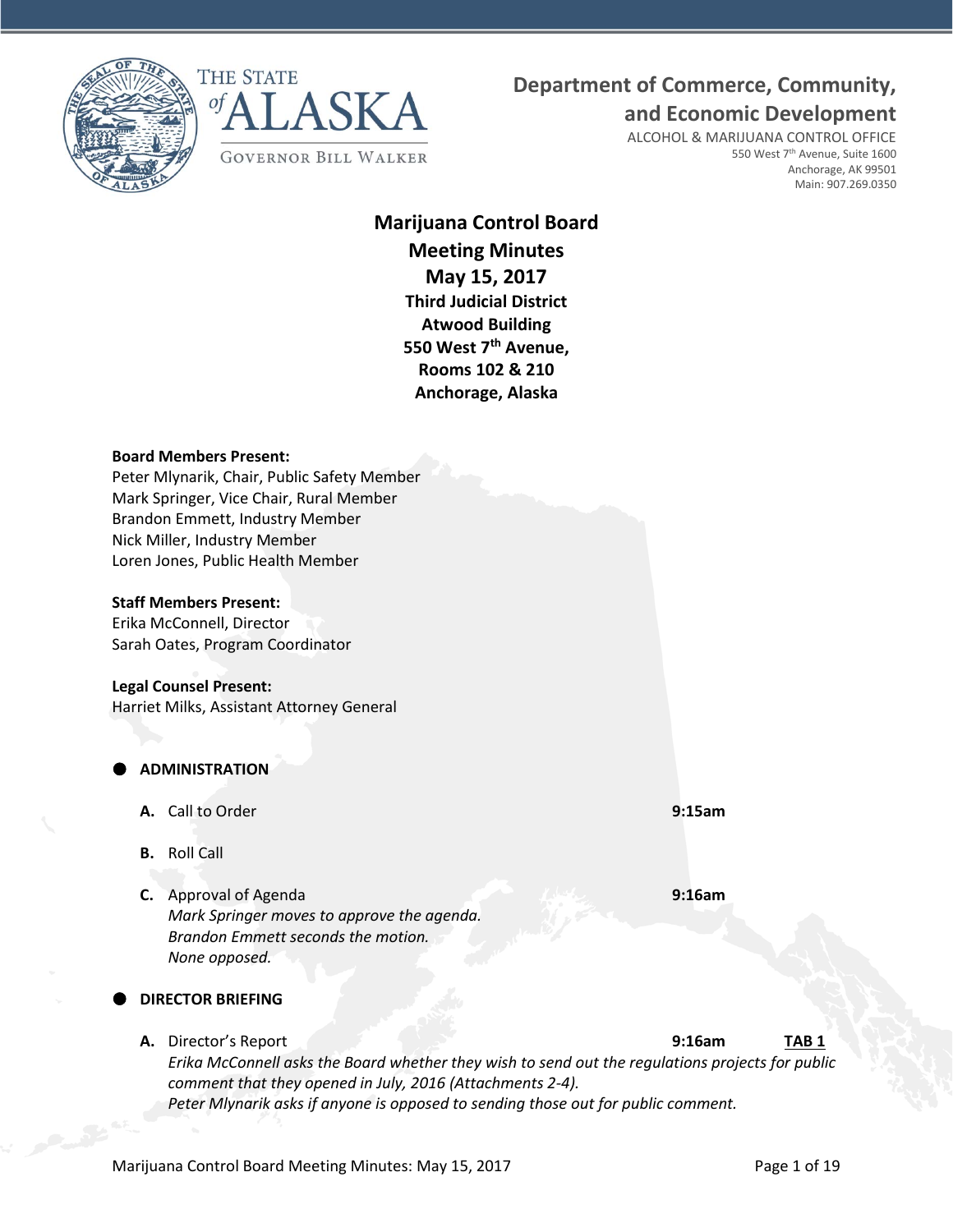#### *None opposed.*

*Erika McConnell asks if there are any changes that need to be made to the resolutions in Attachments 5 and 6. No changes requested by the Board.*

*Erika McConnell asks if there are any changes that need to be made to the advisory in Attachment 7 before posting it on the website. No changes requested by the Board.*

*Erika McConnell asks if there are any changes that need to be made to the delegation authority in Attachment 8 before posting it on the website. No changes requested by the Board.*

*Erika McConnell informs the Board that the staff has been informed by some local governments that they are not verifying establishment distances from the buffer zones, but that the staff relies on them to do so, as local governments have the land use authority. She states that AMCO staff*  is not verifying the buffer zones, and the local governments are getting paid half of the *application fees. She states that she will be reaching out to local governments regarding this issue.*

*Erika McConnell states that for many cities that are located within boroughs, there are multiple local governments that would need to weigh in, as the borough often times has local zoning authority. She states that staff proposes that the Board consider opening a regulations to allow for any local government the right to protest for a matter over which it has authority. The Board members nod and voice agreement to open a regulations project and request that staff bring draft language.*

*Erika McConnell states that there is an issue with the regulation regarding objecting to an application and having the time limit be 30 days from the notice of the application. She states that the staff is suggesting that the Board open a regulations project to remove the time limit for objections by eliminating the phrase in 3 AAC 306.065 that states "not later than 30 days after notice of the application, but not later than the deadline for objections stated in a posted or published notice of the application."*

*Peter Mlynarik asks if there is any objection to opening a regulations project for this matter. Brandon Emmett and Nick Miller state that they would object.*

*Motion to open a regulations project as the staff recommended carries, 3-2 (Nick Miller and Brandon Emmett vote No).*

*Mark Springer requests that the Board be provided with the financial report, including the fees collected and what has been forwarded to local governments.*

*Loren Jones asks what the status is regarding local governments passing buffer zones that are less than 500'.*

*Harriet Milks states that a local government could not have an ordinance that is less restrictive than the State's buffer zone.*

*Brandon Emmett asks if the staff has met with Representative Westlake to talk about the buffer zone issue.*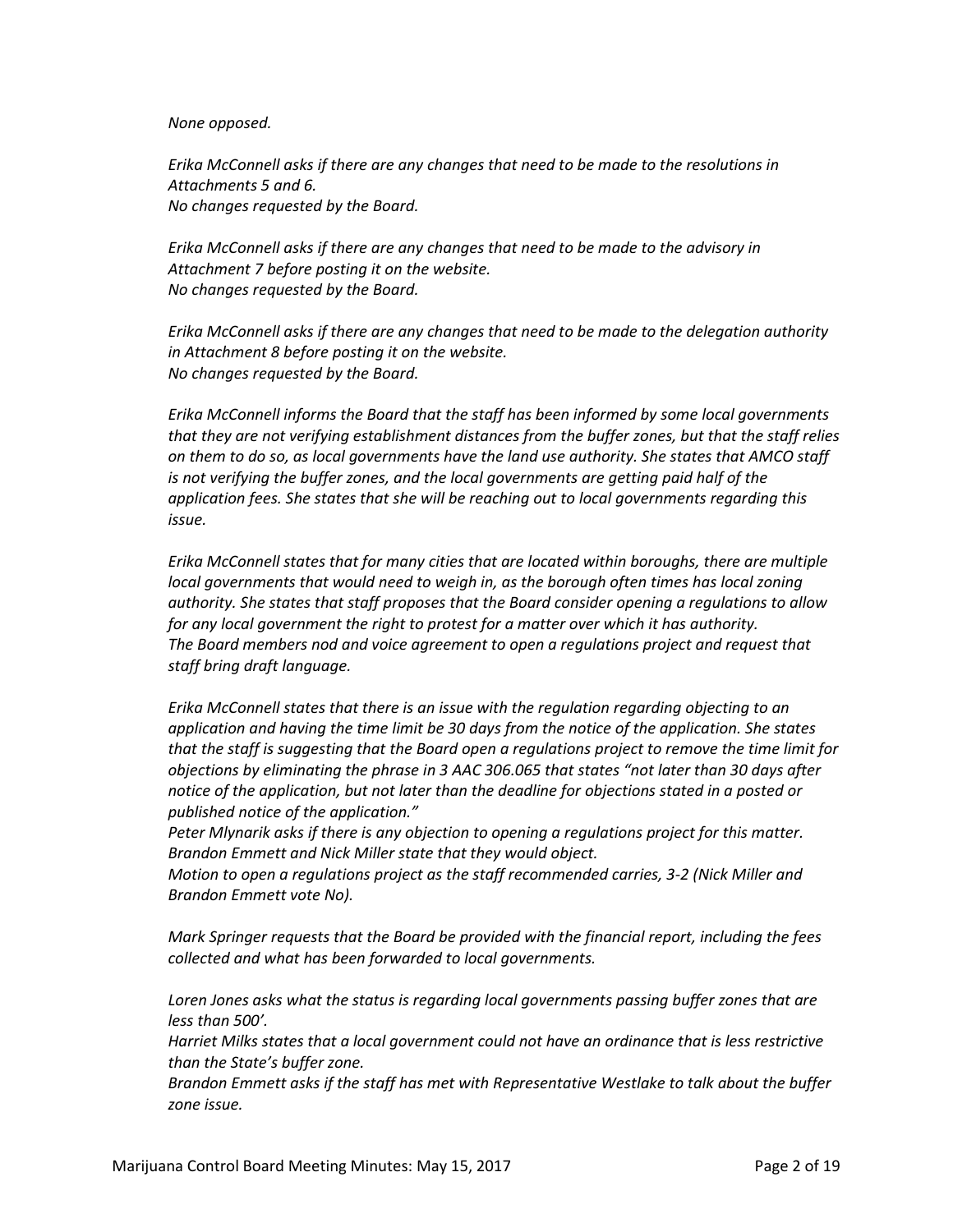*Erika McConnell states that that is one of the open regulations projects, but that she had not had the opportunity to work on that yet.*

### **PUBLIC TESTIMONY 9:38am**

Public testimony is limited to issues not on this agenda and that are not proposed regulations. Per the public notice of this meeting, public wishing to testify are advised to pre-register by emailin[g marijuana@alaska.gov](mailto:marijuana@alaska.gov) no later than May 10, 2017, with their intent. The Board may hear testimony from public who have not pre-registered, but those who have pre-registered will be given preference for the time available. The Board is unable to hear public testimony on proposed regulations at this time. Written comments may also be submitted to the board via [marijuana@alaska.gov.](mailto:marijuana@alaska.gov)

*Peter Mlynarik states that they will add an extra five minutes to the time allowed for public testimony, and that testimony will be limited to three minutes per person.*

*Rebecca Lynch is not present for testimony.*

Leif Able provides testimony regarding testing facilities, transportation, delegation to the director, *allowing licensed marijuana establishments to be a part of State programs (eg: Alaska Grown).*

*Sabrina Hunt provides testimony regarding private clubs and consumption.*

*Bryant Thorp provides testimony regarding renewals and pulling handler cards of employees if something inappropriate is done, as he recently had to terminate an employee. He briefly describes the situation and requests that the enforcement team work with him directly if an investigation is done.*

*Jonathan Schumacher provides testimony regarding public consumption. Peter Mlynarik reminds Mr. Schumacher that this is one of the regulations projects that is on the agenda and that the Board will be discussing this later.*

*Whitney Branshaw is not present for testimony.*

*Tina Smith provides testimony regarding the AMCO office, regulations projects, notices of violation, enforcement priorities, unlicensed/unregulated marijuana business that are advertising, and issuing special permits for things like festivals.*

*Jana Weltzin provides testimony regarding the definitions of transport and transfer, authorities that could be delegated to the director (including the authority to approve of a retest and to dispose of NOVs that do not have a disposition), and advertising issues. She states that she supports Sarah Oates' suggestion that the Board delegate the authority to the director to temporarily approve renewal applications.*

*Cary Carrigan provides testimony regarding retesting, participation in State programs, and making sure that the process continues to move forward expeditiously.*

#### **BOARD GOVERNANCE 10:03am**

*Harriet Milks requests that the Board members each declare whether there's been any change in potential conflicts of interest.*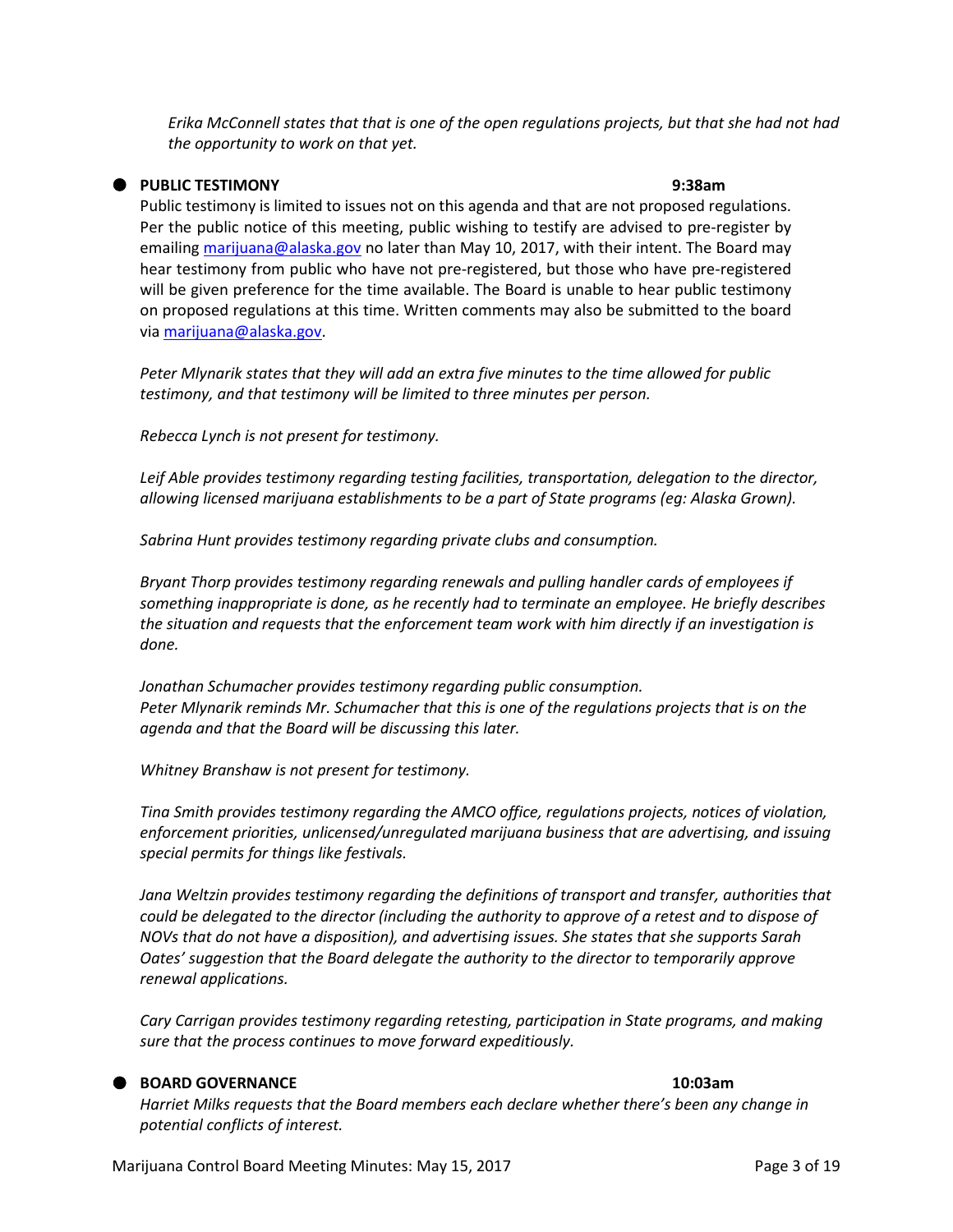*Mark Springer moves to direct staff, in concert with the Department of Law, to look at 3 AAC 306.015(e)(1)(B)(i) and propose some potential regulatory language to improve the protections for license applicants. Loren Jones seconds the motion. Motion carries unanimously.*

## **ENFORCEMENT UPDATE**

**A.** Enforcement Report **10:15am TAB 2**

*James Hoelscher asks the Board to consider reporting crimes that occur on a licensed premises to AMCO. He states that there currently is no requirement that this be reported to AMCO and voices concerns about complying with the Cole Memo. He states that there have been burglaries that have occurred on licensed premises that AMCO was not made aware of until later.*

*Loren Jones states that he does not have any changes.*

*Mark Springer states that he has been appointed to the Bethel City Council and as the Council representative on the Planning Commission. He states that he will be recusing himself from any decisions that the Commission or Council will make regarding marijuana applications.*

*Nick Miller states that he does not have any changes.*

*Brandon Emmett states that he does not have any changes.*

*Peter Mlynarik states that he does not have any changes.*

# B. Update on Board Member Reappointments

*Harriet Milks states that the Legislature has not yet approved board appointments, including some of the Board members, but that it is the expectation that this will happen tomorrow.*

A. Definition of "direct or indirect financial interest" in 3 AAC 306.015(e) which allows percentage lease-rent agreements—concern with control of business by non-licensees

*Harriet Milks reads 3 AAC 306.015(e) for the record and provides some history regarding percentage-based lease agreements in strip malls. She states that this was taken directly from alcohol and that the Board may want to take a look at this, as this regulation is allowing some landlords to have a significant amount of control over marijuana businesses. She states that this is becoming an issue and asks the Board to consider whether a landlord having something like a 50% interest in the business was the intent of the Board.*

*The Board members discuss whether or not they feel that this is an issue that needs to be addressed by a regulation project.*

**LEGAL CONSIDERATIONS 10:04am**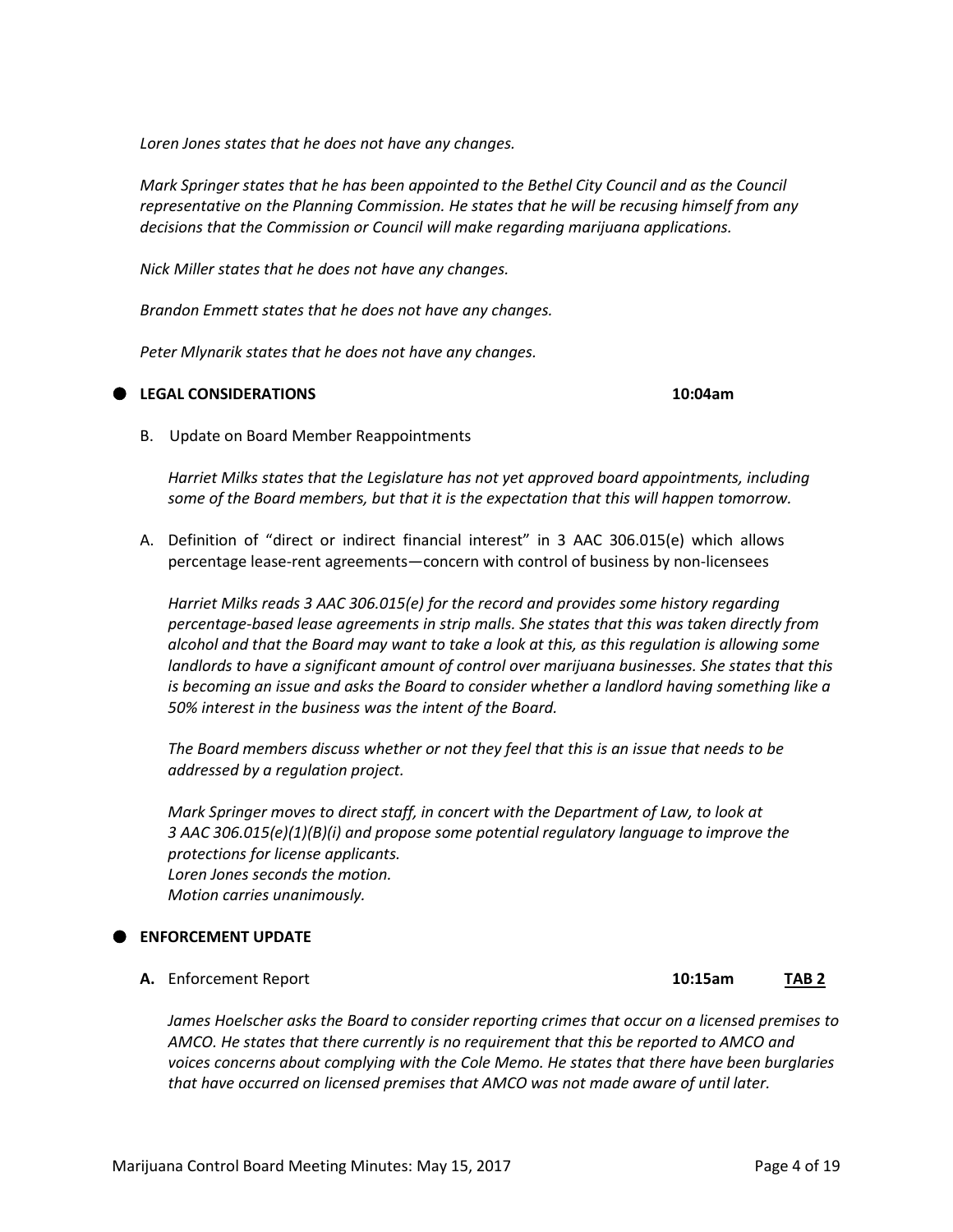*Mark Springer moves that staff be directed to open a regulations project to require the reporting of crimes on the licensed premises of licensees and that enforcement be made aware of that. Brandon Emmett seconds the motion. None opposed.*

*James Hoelscher speaks to the Board about trade shows and the fact that the current regulations do not allow for a licensed establishment to transport or transfer marijuana to a non-licensed premises for any reason. He asks that the Board consider whether a licensed marijuana establishment would be able to possess any amount of marijuana at an unlicensed location like a trade show.*

*Nick Miller moves to create a regulations project around trade shows and licensees being able to participate. Brandon Emmett seconds the motion. None opposed. Brandon Emmett states that he would be willing to work with the staff on this project.*

*James Hoelscher discusses with the Board members the concerns that have been raised by licensees about the need for enforcement action to be taken on unlicensed, unregulated businesses.*

*Mark Springer states that he would like the Board to direct the director to express to the commissioner the need for this department to open up dialogue with the Department of Public Safety and the Department of Law regarding interdepartmental work on this issue. The Board members nod their heads in agreement.*

*James Hoelscher speaks to the Board about concerns regarding names of strains and other things that are appealing to children (eg: Girl Scout Cookie). He states that he interprets 3 AAC 306.360(b)(5) to include this and asks the Board to consider that marijuana establishments be required to abbreviate those types of names on packaging. He also requests that the Board consider whether certain names would be in violation of 3 AAC 306.360(b)(3). He requests that the Board consider whether an advertorial in a newspaper (that includes a licensed establishment's business name and logo) is considered an advertisement and would, thus, have to include the warnings in 3 AAC 306.360(e). He passes out some documents for the Board to look at.*

*Harriet Milks state that the courts look at which business would profit from the advertisement, not necessarily who pays for the advertisement.*

*James Hoelscher states that he has not received guidance on this matter and that this may be brought up at the next meeting in the form of notices of violation.*

*James Hoelscher requests clarification from the Board as to what is considered acceptable in the regulations, in regards to promotional activities.*

*James Hoelscher states that he has informed a cultivator that 3 AAC 306.360(c)(1) only pertains to retailers.*

*James Hoelscher speaks to the Board about a 4/20 event that was held by a landlord on the parking lot of two licensed premises after the staff issued an advisory notice to the licensee.*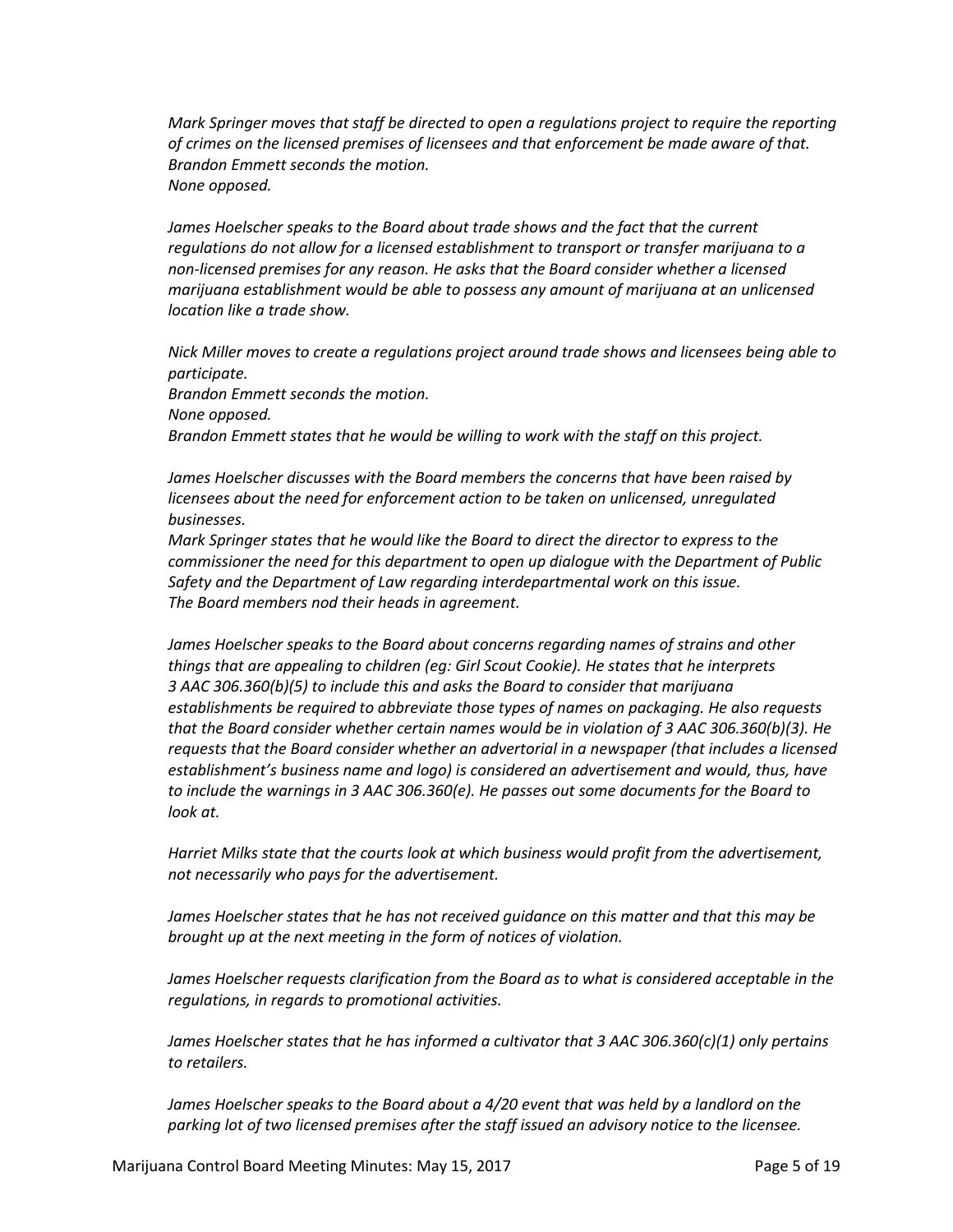*There was a bounce house present, and he states that he feels very strongly about this matter, as bounce houses are specifically used to target children. He states that the licensed business was open during the event.*

*The Board members discuss what is considered to be a cartoon character, including emojis. Peter Mlynarik states that there are so many different factors that it makes it very difficult for the Board to give enforcement clear-cut answers, and that a notice of violation would be a means for enforcement to bring a matter to the Board to consider a specific circumstance.*

*The Board members discuss issues regarding promotional activities. Brandon Emmett moves to open a regulations project to define what would be acceptable on a licensed marijuana facility, so far as activities are concerned. Mark Springer seconds the motion.*

*Peter Mlynarik suggests that the project better-define promotional activities and advertisement. None opposed to opening the regulations project with the suggestions.*

*James Hoelscher states that there have been instances involving the use of firearms while transporting marijuana.*

*James Hoelscher states cultivators and retailers are creating and selling trim pre-rolls, and the THC percentage is being advertised as that of the flower, which is not representative of the actual THC content of the trim being sold in the pre-rolls. He recommends that if trim is going to be sold as a stand-alone product, that the Board consider a regulations project that would require that the trim be tested independently or that there be a labeling requirement with a disclaimer stating the trim product has not been tested separately from flower for potency, and that the THC percentage is unknown.*

*Mark Springer moves to open a regulations project that requires that cultivators have the trim that is used for sale as a pre-roll be tested independently for potency. Brandon Emmett seconds the motion. None opposed.*

#### **BREAK 11:25am**

#### **PRESENTATION FROM DHSS: ONSITE CONSUMPTION <b>11:36am** TAB 4

*Documents handed out to the Board members and a presentation regarding health concerns related to onsite marijuana consumption provided by:*

*Joe McLaughlin, State Epidemiologist and Section Chief, State of Alaska Section of Epidemiology Eliza Muse, Deputy Program Manager, State of Alaska Tobacco Prevention & Control Program Katie Reilly, Injury Prevention Program Manager, State of Alaska Injury Prevention Program*

*Erika McConnell informs the public that the documents will be available on the website today, as soon as she gets electronic copies of the documents from DHSS.*

#### **ENFORCEMENT UPDATE**

**B.** Notices of Violation Issued and Licensee Responses **TAB 3**

*Erika McConnell asks if the Board wanted to address this tab.*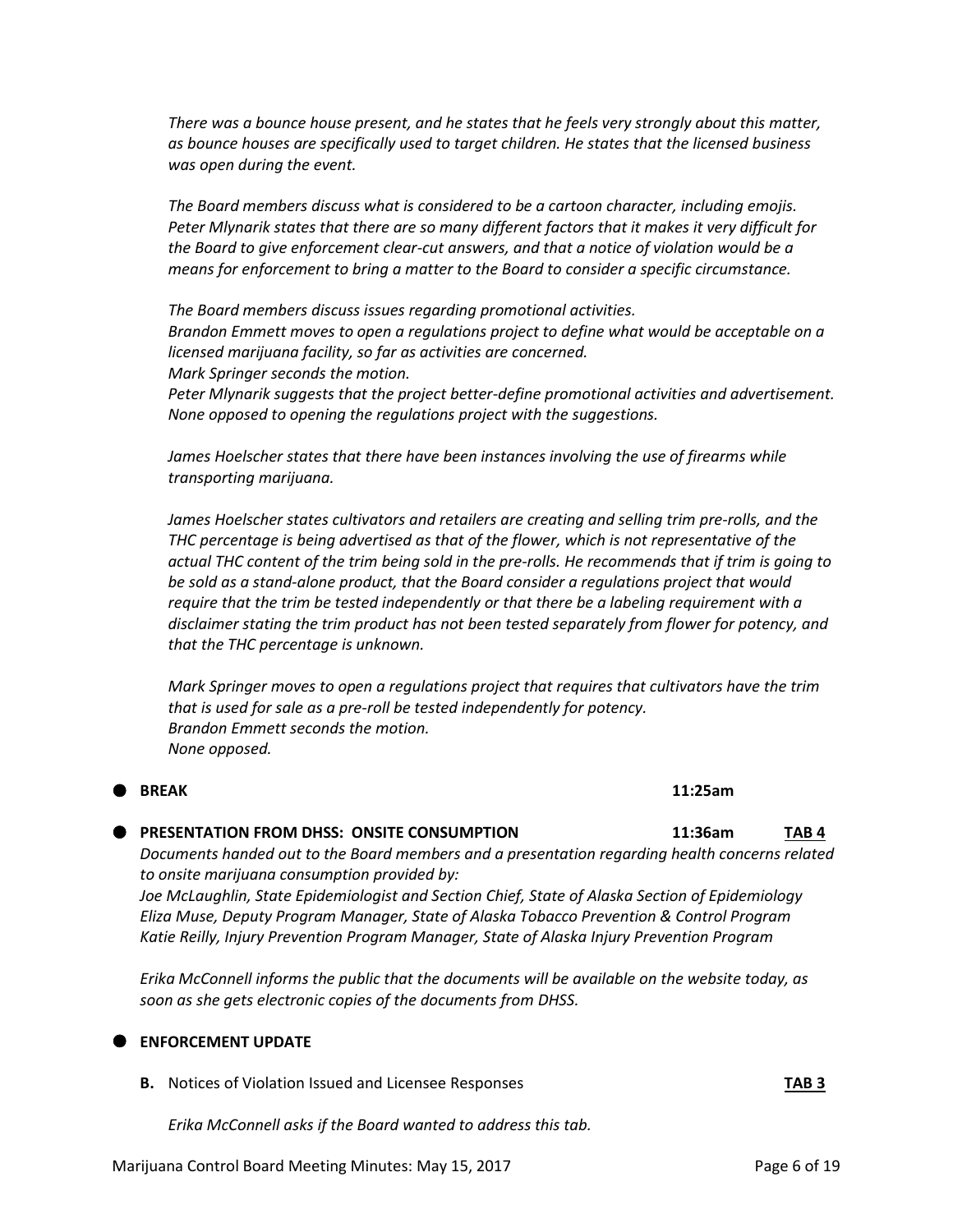*The Board members agree that they would discuss any individual issues, but that because they have none, they will not have a discussion.*

**LICENSING UPDATE 11:52am**

## **A.** Licensing Report **TAB 5**

*Sarah Oates states that the agenda close date, including the date by which any documents that persons wish to be provided to the Board for the July 2017 meeting must be received in the office, is June 23, 2017.*

*Sarah Oates provides updates regarding staff, renewal applications, and the status of the online transfer application process.*

*Sarah Oates requests that the Board consider delegating to the director the authority to approve, or at least to temporarily approve, license renewal applications. She adds that if they chooses the former, the staff would like guidance regarding what, if any, particular criteria the Board would like staff to evaluate when determining which applications should be independently considered by the Board.*

*Sarah Oates states that because 3 AAC 306.065 clearly contemplates the ability for a member of the public to object to a renewal application, and because there is no public notice requirement for renewal applications, staff is currently considering the beginning of the 30-day objection deadline to be the date on which the written notices of the complete application, required by 3 AAC 306.035(c), are sent. She requests that the Board support the staff's interpretation.*

*Sarah Oates states that the language in the current definition of "licensed premises" under 3 AAC 306.990(b)(23) clearly contemplates a single building or structure, or portion thereof, could be used as a licensed premises. She states that staff is looking for direction on whether or not this is the Board's intent, as the Board has approved single applications for multiple buildings.* 

*The Board members discusses licensed premises.*

*Peter Mlynarik states that if it is all included as one address, that he doesn't have an issue with how many buildings there are.*

*Sarah Oates asks that the Board clarify whether the licensed areas would have to be contiguous. Erika McConnell suggests drafting an advisory that would allow for multiple buildings located at one address across a contiguous space.*

*The Board members nod and voice agreement.*

*The Board members state and nod that they agree with staff's interpretation of 3 AAC 306.065 regarding public objections to renewal applications.*

*Brandon Emmett moves that this Board delegate full renewal authority to the director to approve renewal applications. Mark Springer seconds the motion. Peter Mlynarik asks that the staff bring forward any applications that have received protests, objections, or any notices of violation. None opposed.*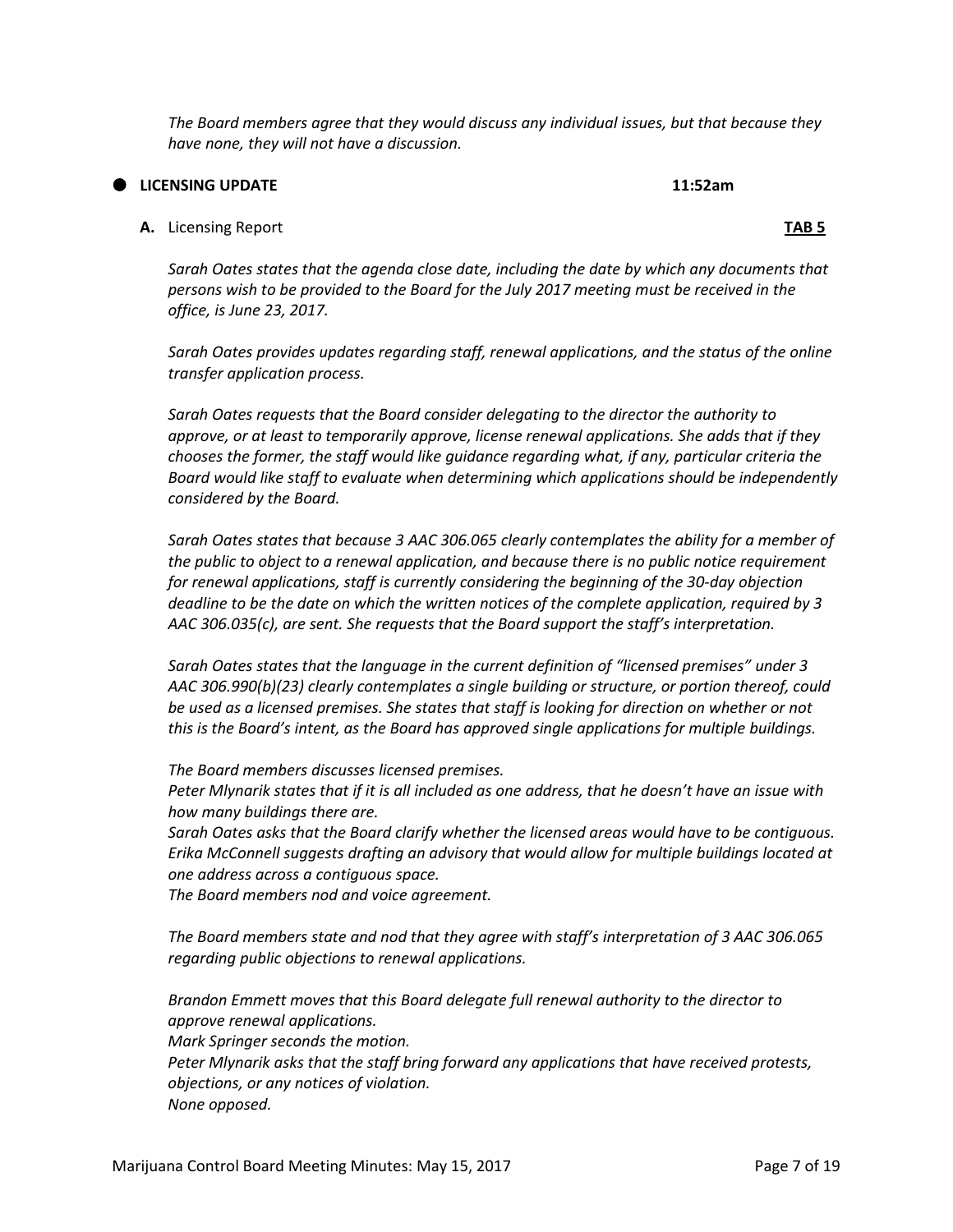## **EXECUTIVE SESSION 12:20pm**

*Mark Springer moves to enter executive session to discuss enforcement issues with enforcement and the director. Brandon Emmett seconds the motion.*

*None opposed.*

## **D** MEETING RESUMES **1:26pm**

*Mark Springer moves to come out of executive session and states that no action was taken. Brandon Emmett seconds the motion. None opposed.*

## **LICENSING UPDATE**

**B.** Temporary Ownership Change Reports (Transfers Required)

| 1. | License #10265:          | <b>Kush Kingdom, LLC</b>                       | $1:26$ pm | TAB <sub>6</sub> |
|----|--------------------------|------------------------------------------------|-----------|------------------|
|    | Licensee:                | Kush Kingdom, LLC                              |           |                  |
|    | License Type:            | <b>Standard Marijuana Cultivation Facility</b> |           |                  |
|    | <b>Premises Address:</b> | 826 E Whitney Road                             |           |                  |
|    | Anchorage, AK 99501      |                                                |           |                  |
|    | Local Government:        | Municipality of Anchorage                      |           |                  |

*Tab is for informational purposes only. No action.*

## **BOARD CONSIDERATION**

|                          |                             | $1:26$ pm                      | TAB <sub>7</sub> |
|--------------------------|-----------------------------|--------------------------------|------------------|
| Licensee:                | AlaskaSense, LLC            |                                |                  |
| License Type:            | Retail Marijuana Store      |                                |                  |
| <b>Premises Address:</b> | 521 W. Tudor Road, Unit 201 |                                |                  |
|                          | Anchorage, AK 99503         |                                |                  |
| Local Government:        | Municipality of Anchorage   |                                |                  |
|                          |                             | A. License #: 10236 Cannabaska |                  |

## **Recommendation for civil fine in accordance with 3 AAC 306.840 for violation of 3 AAC 306.310(b)(3)(A).**

*Jana Weltzin, legal counsel, and Smadar [Smadi] Warden, licensee, identify themselves for the record and speak to the Board about the violation.*

*Mark Springer moves that the notice of violation AB 17-0130 be settled by the imposition of a fine of \$363.32 and that the licensee provide a formal response to the director outlining their policies and procedures to ensure no more violations of at least this particular regulation. Brandon Emmett seconds the motion. Motion carries, 4-1 (Peter Mlynarik votes No).*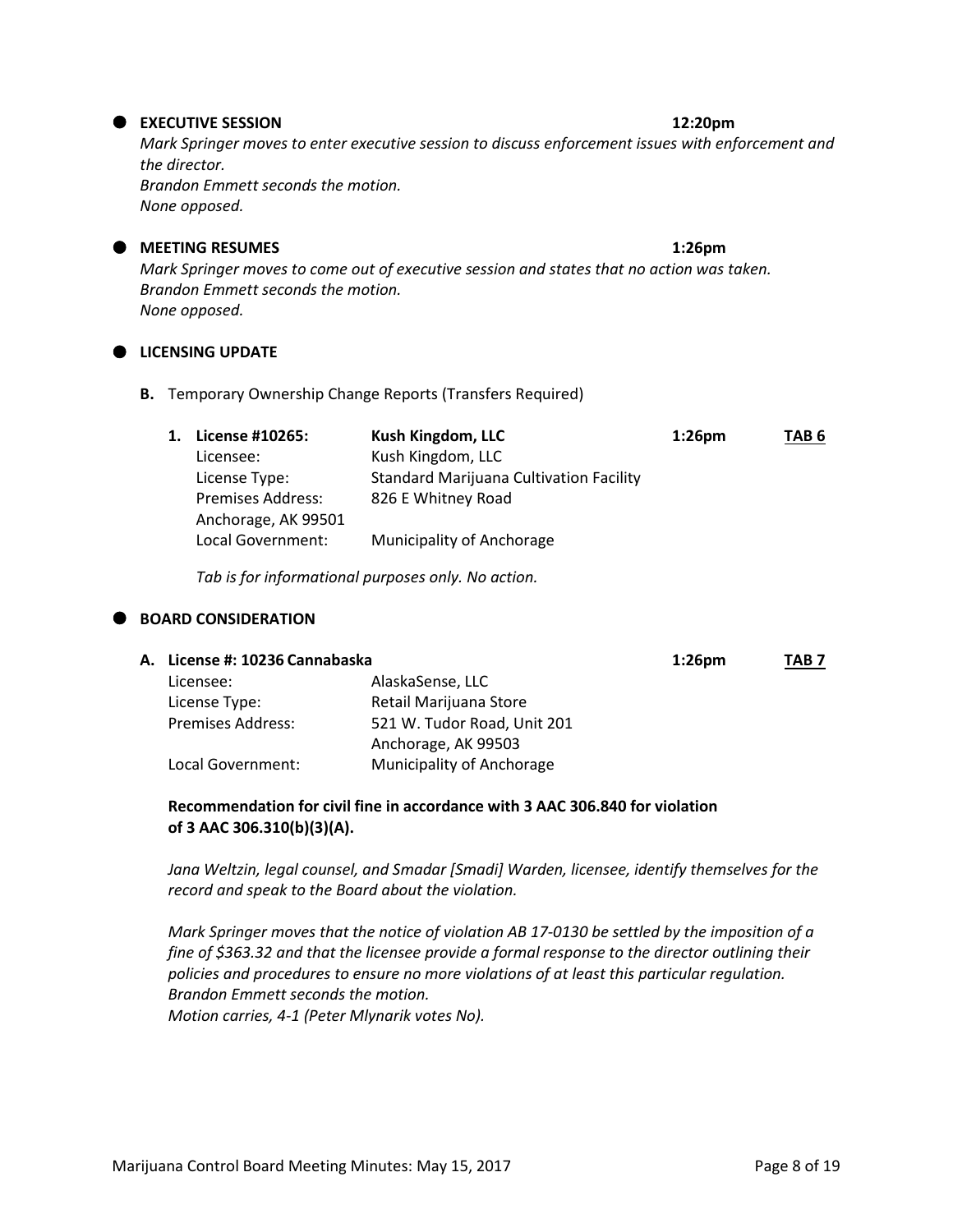#### **B. License #: 10086 Terra House, LLC 1:37pm TAB 8**

| Terra House, LLC<br>Licensee:                           |                         |
|---------------------------------------------------------|-------------------------|
| Limited Marijuana Cultivation Facility<br>License Type: |                         |
| Premises Address:                                       | 48714 Jones Rd, Ste 1   |
|                                                         | Soldotna, AK 99669      |
| Local Government:                                       | Kenai Peninsula Borough |

## **Request to implement 3 AAC 306.660(b) to allow a batch of marijuana that failed a required test to be used to make a carbon dioxide- or solvent-based extract.**

*Shannon Lowry identifies herself for the record.*

*Mark Springer moves to grant her request to sell Batch #MS20170408 flower and trim to a manufacturer for solvent-based extraction. Brandon Emmett seconds the motion. Motion carries unanimously.*

#### **NEW MARIJUANA HANDLER COURSE PROVIDER APPLICATIONS**

| A. MHCP 019: | Budtenderexam.com | $1:39$ pm | TAB <sub>9</sub><br>$\overline{\phantom{a}}$ . The contract of $\overline{\phantom{a}}$ |
|--------------|-------------------|-----------|-----------------------------------------------------------------------------------------|
| Applicant:   | Edward McLean     |           |                                                                                         |

*Brandon Emmett recuses himself from discussion and voting.*

*Edward McLean identifies himself for the record and answers Board questions about his application.*

*The Board members discuss multiple concerns about the application.*

*Nick Miller moves not to approve. Mark Springer seconds the motion. Peter Mlynarik clarifies that the motion is to deny this application. Motion carries unanimously.*

## **APPLICATIONS FROM PREVIOUS MEETINGS**

### **A. Tabled Applications 1:51pm**

*Brandon Emmett rejoins the meeting.*

*Zane Wilson, attorney, and Travis Fraser, applicant, identify themselves for the record.*

*Erika McConnell requests that Northlink and True Dank be considered together since they're identical issues and the same individuals. The Board members agree to do so.*

*Zane Wilson hands out some exhibits and speaks to the Board about daycares.*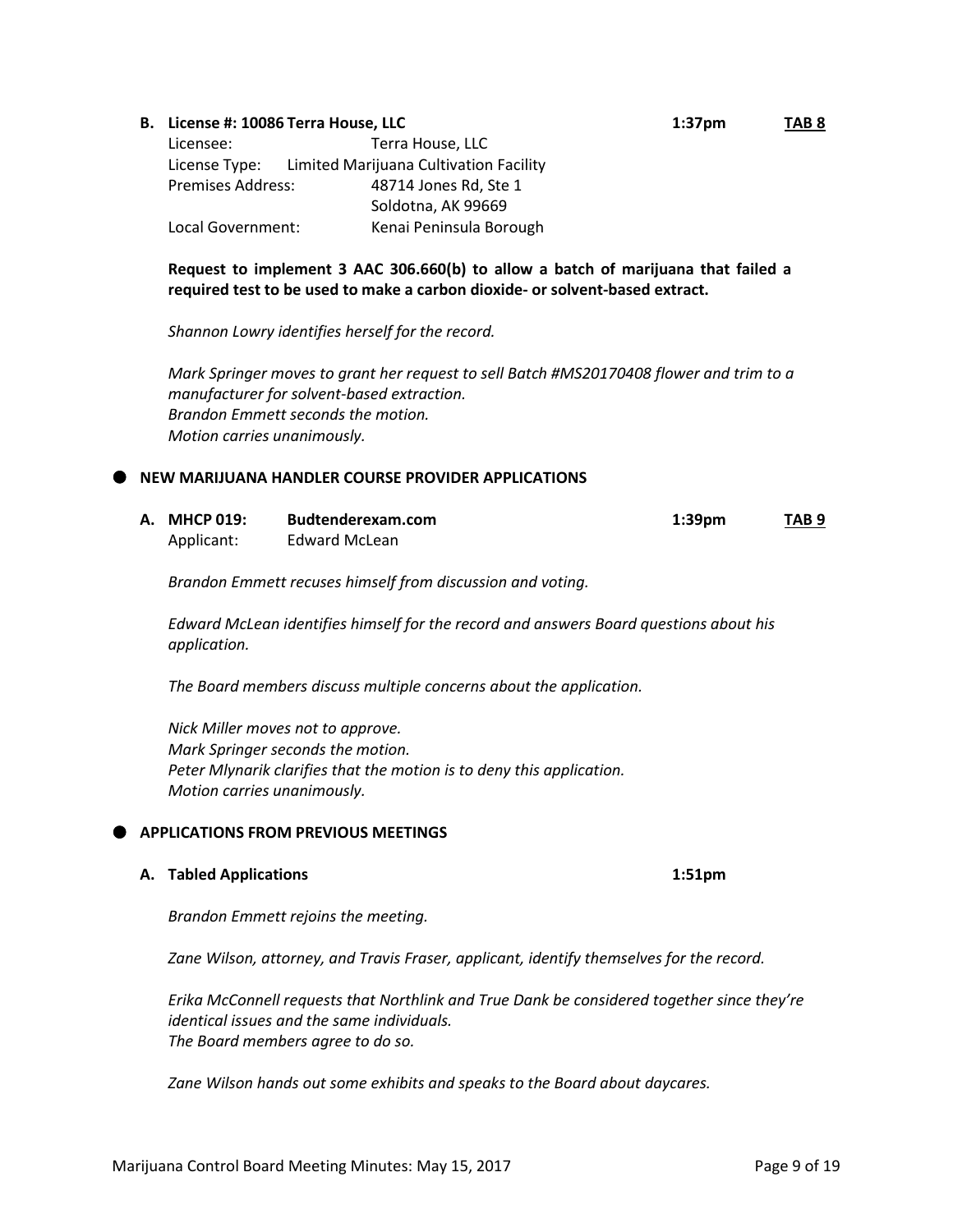*The Board members discuss whether a licensed daycare facility would fall under the definition of recreation or youth center.*

*Loren Jones moves to deny the license application due to a lack of the facility meeting the required separation from a recreation or youth center as required under 3 AAC 306.010(a). Peter Mlynarik asks whether the motion is for both Northlink and True Dank. Loren Jones states that it is. Mark Springer seconds the motion. Motion fails, 2-3 (Loren Jones and Peter Mlynarik vote Yes).*

*Brandon Emmett moves to approve license #11051 Northlink LLC and license # 11053 True Dank LLC with delegation. Nick Miller seconds the motion. Motion carries, 3-2 (Loren Jones and Peter Mlynarik vote No).*

*Brandon Emmett moves to open a regulations project for clarification on the definition of recreation or youth centers. None opposed.*

| 1. | License #11051:          | Northlink, LLC                          | <b>TAB 10</b> |
|----|--------------------------|-----------------------------------------|---------------|
|    | Licensee:                | Northlink, LLC                          |               |
|    | License Type:            | Standard Marijuana Cultivation Facility |               |
|    | <b>Premises Address:</b> | 1550 Cushman, Suite B                   |               |
|    |                          | Fairbanks, AK 99701                     |               |
|    | Local Government:        | City of Fairbanks                       |               |
| 2. | License #11053:          | <b>True Dank</b>                        | <b>TAB 11</b> |
|    | Licensee:                | True Dank, LLC                          |               |
|    | License Type:            | Retail Marijuana Store                  |               |
|    |                          |                                         |               |
|    | <b>Premises Address:</b> | 1550 Cushman, Suite A                   |               |
|    |                          | Fairbanks, AK 99701                     |               |
|    | Local Government:        | City of Fairbanks                       |               |

#### **B. Proposed New Marijuana Products**

| 1. License #10165:       | Good, LLC                    | $2:27$ pm | <b>TAB 12</b> |
|--------------------------|------------------------------|-----------|---------------|
| Licensee:                | Good, LLC                    |           |               |
| <b>Premises Address:</b> | 1949 Frank Avenue            |           |               |
|                          | Fairbanks, AK 99708          |           |               |
| Local Government:        | Fairbanks North Star Borough |           |               |

*Mark Springer moves to approve the proposed new marijuana product for license #10165 Good LLC with delegation. Brandon Emmett seconds the motion.*

*Linda Lewis identifies herself for the record and adds that their general manager, Trevor Haines, is also on the phone.*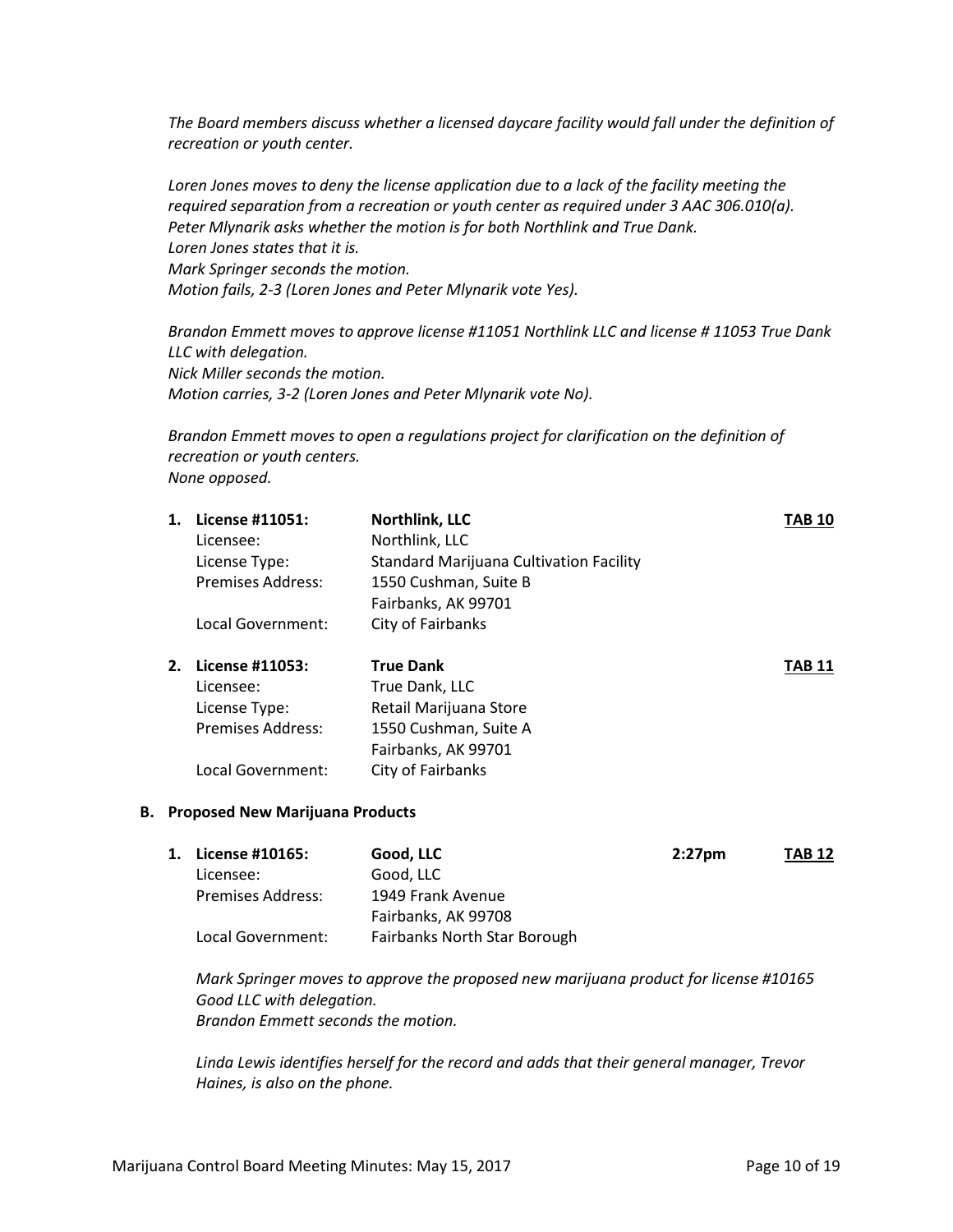*Loren Jones adds to motion that there be more contrast between the warning label and the letters, as it's very hard to read with the existing colors.*

*Motion to approve with delegation carries unanimously.*

*Linda Lewis requests that the Board also delegate to the director the approval of her MJ-15.*

*Erika McConnell informs the Board that this new product requires that the applicant add equipment to her operating plan. She states that the staff is going to change the form to allow for the changes to be made all at once, but that right now, adding the new equipment requires an operating plan change.*

*Mark Springer moves to approve with delegation the operating plan for new equipment for this new product. Brandon Emmett seconds the motion. None opposed.*

### **NEW STANDARD MARIJUANA CULTIVATION FACILITY APPLICATIONS**

| 1. License #11092:       | <b>Fairbanks Fireweed, LLC</b> | 2:31 <sub>pm</sub> | <b>TAB 13</b> |
|--------------------------|--------------------------------|--------------------|---------------|
| Licensee:                | Fairbanks Fireweed, LLC        |                    |               |
| <b>Premises Address:</b> | 2101 Sheldon Avenue, Unit 2    |                    |               |
|                          | Fairbanks, AK 99701            |                    |               |
| Local Government:        | Fairbanks North Star Borough   |                    |               |

*Mark Springer moves to approve license 11092 Fairbanks Fireweed LLC with delegation. Brandon Emmett seconds the motion.*

*Robert Ray and Taryn Nishino identify themselves for the record and answer Board questions about their application.*

*Loren Jones states that he is not comfortable with the security portions of the operating plan, specifically regarding camera placement and who is going to get notified if an alarm goes off. He requests that the delegation include that there be more detailed information regarding the security system and notification system in the operating plan. The Board members agree.*

*Motion to approve with delegation carries.*

| 2. License #11234: | <b>DKW Farms, LLC</b>   | 2:41 <sub>pm</sub> | <b>TAB 14</b> |
|--------------------|-------------------------|--------------------|---------------|
| Licensee:          | DKW Farms, LLC          |                    |               |
| Premises Address:  | 4269 Richardson Highway |                    |               |
|                    | Valdez, AK 99686        |                    |               |
| Local Government:  | City of Valdez          |                    |               |

*Mark Springer moves to approve license 11234 DKW Farms LLC with delegation. Brandon Emmett seconds the motion.*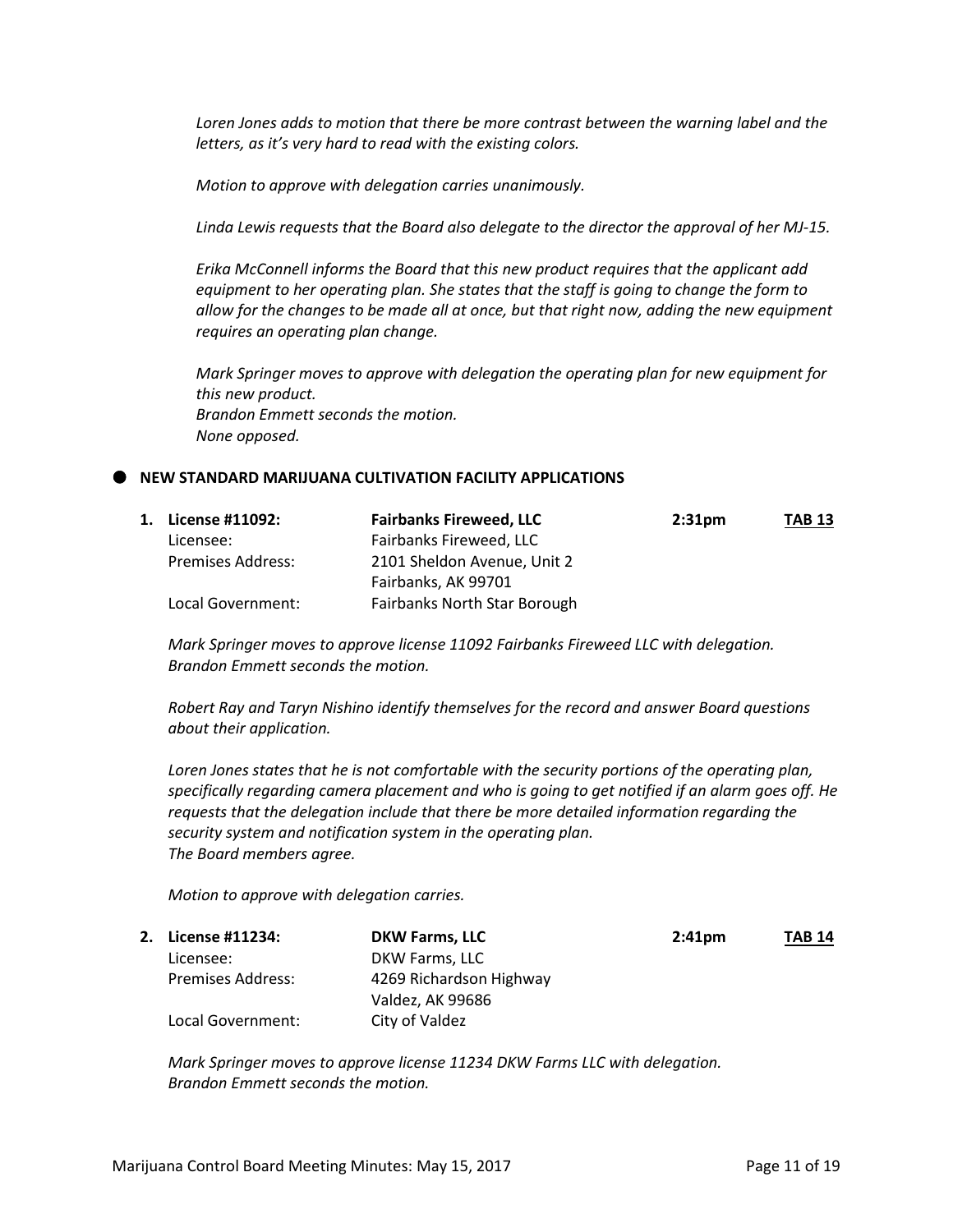*Dwain Dunning and William Watson identify themselves for the record and answer Board questions about their application.*

*Motion to approve with delegation carries unanimously.*

|    | 3. License #11384:                 | <b>Green Elephant, LLC</b>                                                                     | 2:48pm             | <b>TAB 15</b> |
|----|------------------------------------|------------------------------------------------------------------------------------------------|--------------------|---------------|
|    | Licensee:                          | Green Elephant, LLC                                                                            |                    |               |
|    | <b>Premises Address:</b>           | 8420 Airport Boulevard                                                                         |                    |               |
|    |                                    | <b>Building B</b>                                                                              |                    |               |
|    |                                    | Juneau, AK 99801                                                                               |                    |               |
|    | Local Government:                  | City and Borough of Juneau                                                                     |                    |               |
|    |                                    |                                                                                                |                    |               |
|    | Brandon Emmett seconds the motion. | Mark Springer moves to approve license 11384 Green Elephant LLC with delegation.               |                    |               |
|    | about their application.           | Jennifer Canfield and Rich Dudas identify themselves for the record and answer Board questions |                    |               |
|    |                                    | Motion to approve with delegation carries unanimously.                                         |                    |               |
|    | <b>BREAK</b>                       |                                                                                                | 2:52 <sub>pm</sub> |               |
|    |                                    | NEW STANDARD MARIJUANA CULTIVATION FACILITY APPLICATIONS                                       |                    |               |
| 4. | License #11635:                    | <b>CloudBerry Partners</b>                                                                     | 3:02pm             | <b>TAB 16</b> |
|    | Licensee:                          | Joseph D Shimek; Elijah Good-Farm;                                                             |                    |               |
|    |                                    | Sandor Brown; Lily A Shimek                                                                    |                    |               |
|    | Premises Address:                  | 3307 Spenard Road                                                                              |                    |               |
|    |                                    | Anchorage, AK 99503                                                                            |                    |               |
|    | Local Government:                  | Municipality of Anchorage                                                                      |                    |               |
|    | Brandon Emmett seconds the motion. | Mark Springer moves to approve license 11635 CloudBerry Partners with delegation.              |                    |               |
|    | questions about their application. | Elijah Goodfarm and Sandor Brown identify themselves for the record and answer Board           |                    |               |
|    |                                    | Motion to approve with delegation carries unanimously.                                         |                    |               |
| 5. | License #11664:                    | <b>Suilnua</b>                                                                                 | 3:06pm             | TAB 17        |
|    | Licensee:                          | Suilnua, LLC                                                                                   |                    |               |

*Mark Springer moves to approve license 11664 Suilnua with delegation. Brandon Emmett seconds the motion.*

Palmer, AK 99645

Premises Address: 5600 N Cunningham Road

Local Government: Matanuska-Susitna Borough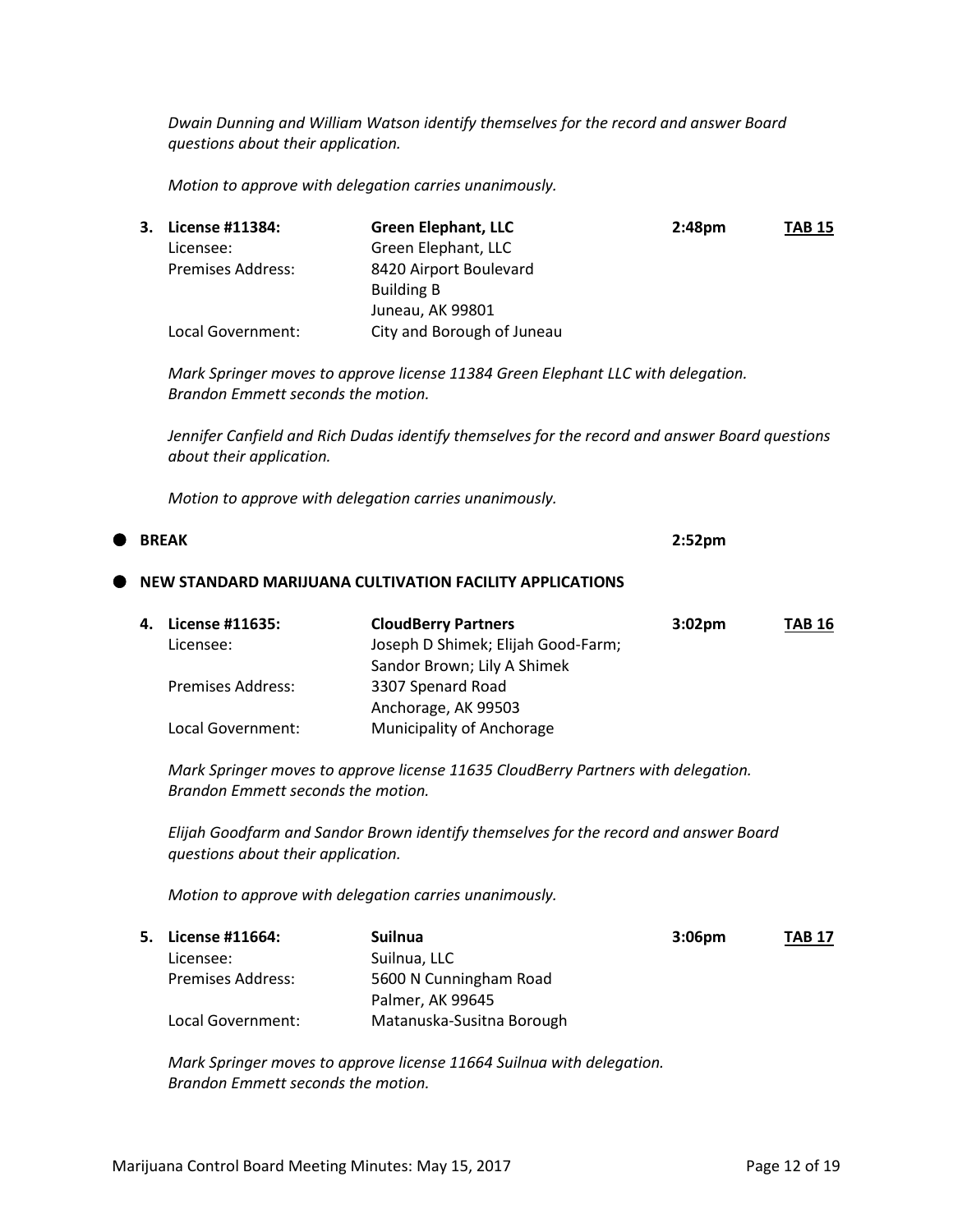*Cade Inscho, Matthew Peterson, John Grissom (applicants) and Jana Weltzin (legal counsel) identify themselves for the record and answer Board questions about their application.*

*Mark Springer requests that the delegation include that the applicant provide more information about where they are in the world on Google Earth.*

*Motion to approve with delegation carries unanimously.*

| 6. License #12037:       | The Farm                  | 3:12 <sub>pm</sub> | <b>TAB 18</b> |
|--------------------------|---------------------------|--------------------|---------------|
| Licensee:                | S.H.S., LLC               |                    |               |
| <b>Premises Address:</b> | 20525 Twitty Road         |                    |               |
|                          | Willow, AK 99688          |                    |               |
| Local Government:        | Matanuska-Susitna Borough |                    |               |

*Mark Springer moves to approve license 12037 The Farm with delegation. Brandon Emmett seconds the motion.*

*Jana Weltzin (legal counsel), Bill Stevens, Kenneth Scollan, Robert Honda (applicants), and James Stevens (Bill Stevens' son and the general manager) identify themselves for the record and answer Board questions about their application.*

*Motion to approve with delegation carries unanimously.*

| 7. | License #12104:          | <b>Coastal Outfitters</b>               | 3:16 <sub>pm</sub> | <b>TAB 19</b> |
|----|--------------------------|-----------------------------------------|--------------------|---------------|
|    | Licensee:                | Charles Keim                            |                    |               |
|    | <b>Premises Address:</b> | 38928 Old Sterling Highway              |                    |               |
|    |                          | Anchor Point, AK 99556                  |                    |               |
|    | Local Government:        | Kenail Peninsula Borough                |                    |               |
|    | For Consideration:       | Conditions pursuant to 3 AAC 306.060(b) |                    |               |

*Mark Springer moves to approve license 12104 Coastal Outfitters with delegation. Brandon Emmett seconds the motion.*

*Charles Keim identifies himself for the record and answers Board questions about his application. He states that if his application is approved, he might just forego having his premises be in the house altogether and would move the premises to another building on the property.*

*Mark Springer adds the Kenai Peninsula Borough conditions to the delegation.*

*Loren Jones adds to the delegation that if the licensed premises is relocated on the same property and address, that the applicant make sure that he is made aware of what the required paperwork would be to make that change.*

*Motion to approve with delegation carries unanimously.*

#### **NEW LIMITED MARIJUANA CULTIVATION FACILITY APPLICATIONS**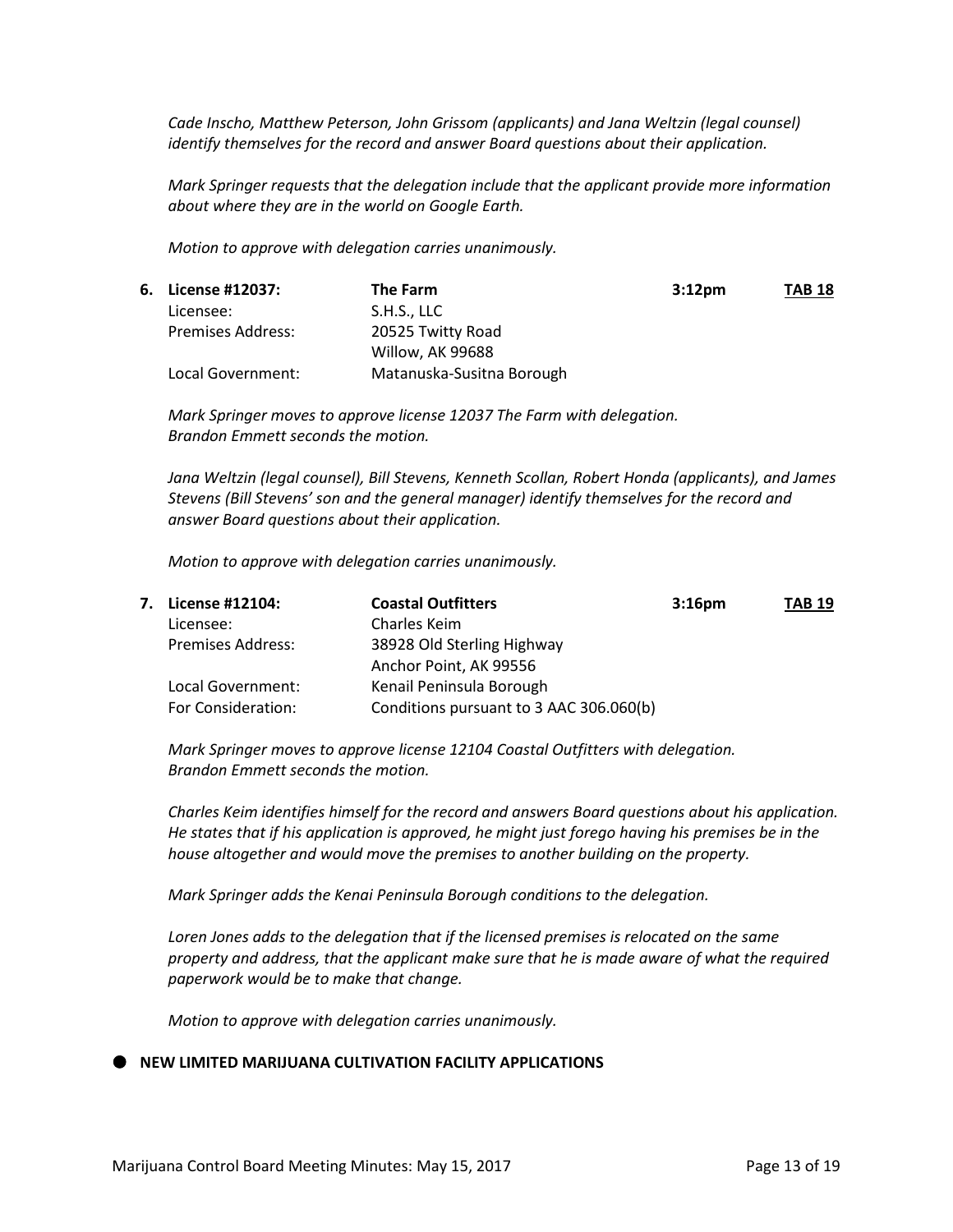| 1. | License #11651:          | <b>Alaska Cannabis Propagation</b> | 3:31 <sub>pm</sub> | <b>TAB 20</b> |
|----|--------------------------|------------------------------------|--------------------|---------------|
|    | Licensee:                | Steven Nicol; Elliott Langsford    |                    |               |
|    | <b>Premises Address:</b> | 2301 S Knik-Goose Bay Road #4b     |                    |               |
|    |                          | Wasilla, AK 99654                  |                    |               |
|    | Local Government:        | Matanuska-Susitna Borough          |                    |               |

*Mark Springer moves to approve license 11651 Alaska Cannabis Propagation with delegation. Brandon Emmett seconds the motion.*

*Steven Nicol identifies himself for the record and answers Board questions about his application.*

*Motion to approve with delegation carries unanimously.*

| 2. License #11778:       | Old School & Buffie, LLC  | 3:34 <sub>pm</sub> | TAB 21 |
|--------------------------|---------------------------|--------------------|--------|
| Licensee:                | Old School & Buffie, LLC  |                    |        |
| <b>Premises Address:</b> | 10263 Nigh Road, #5       |                    |        |
|                          | Anchorage, AK 99515       |                    |        |
| Local Government:        | Municipality of Anchorage |                    |        |

*Mark Springer moves to approve license 11778 Old School & Buffie LLC with delegation. Brandon Emmett seconds the motion.*

*Mike Morgan (applicant), Buffie Jones, and Cameron Cool identify themselves for the record and answer Board questions about the application. Mike Morgan passes out a revised premises diagram to the Board members.*

*Motion to approve with delegation carries unanimously.*

| 3. License #11794:       | <b>North Road Buds</b>                  | 3:37 <sub>pm</sub> | <b>TAB 22</b> |
|--------------------------|-----------------------------------------|--------------------|---------------|
| Licensee:                | Lynn Smith & Vernon Smith               |                    |               |
| <b>Premises Address:</b> | 50815 Old Lamplight Road                |                    |               |
|                          | Nikiski, AK 99635                       |                    |               |
| Local Government:        | Kenai Peninsula Borough                 |                    |               |
| For Consideration:       | Conditions pursuant to 3 AAC 306.060(b) |                    |               |

*Mark Springer moves to approve license 11794 North Road Buds with delegation and KPB requirements. Brandon Emmett seconds the motion.*

*Lynn Smith and Vernon Smith identify themselves for the record and answer Board questions about their application.*

*Motion to approve with delegation carries unanimously.*

| 4. License #11921: | <b>American Growers Company, LLC</b> | 3:42 <sub>pm</sub> | <b>TAB 23</b> |
|--------------------|--------------------------------------|--------------------|---------------|
| Licensee:          | American Growers Company, LLC        |                    |               |
| Premises Address:  | 13150 East Soapstone Road            |                    |               |
|                    | Palmer, AK 99645                     |                    |               |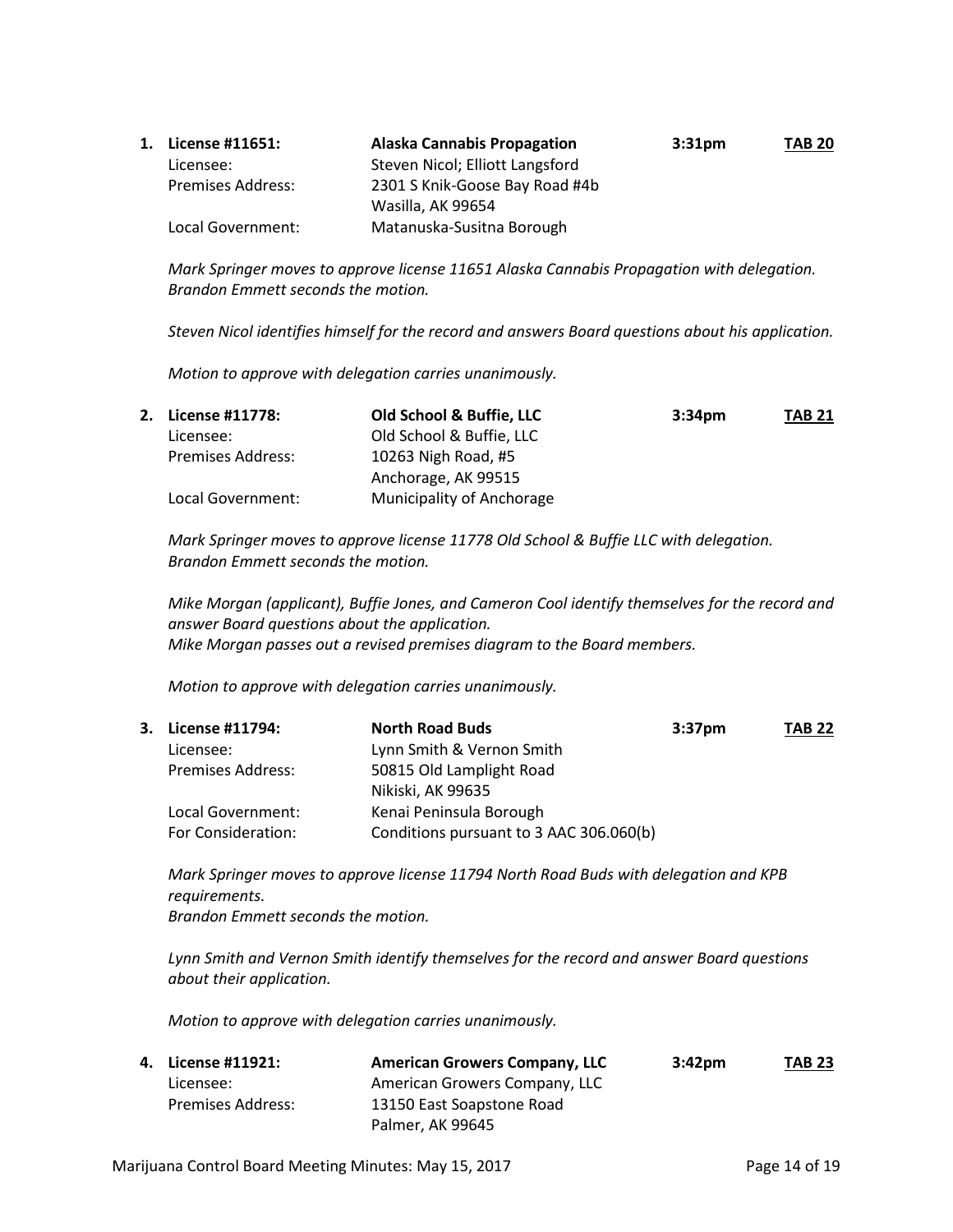Local Government: Matanuska-Susitna Borough

*Mark Springer moves to approve license 11921 American Growers Company LLC with delegation. Brandon Emmett seconds the motion.*

*John Dupier identifies himself for the record and answers Board questions about his application.*

*Erin Foley is not present to speak to her objection.*

*Motion to approve with delegation carries unanimously.*

| 5. License #12022: | <b>Rosebuds Cultivation</b> | $3:47$ pm | <b>TAB 24</b> |
|--------------------|-----------------------------|-----------|---------------|
| Licensee:          | Sean P Tower                |           |               |
| Premises Address:  | 3361 W Machen Road          |           |               |
|                    | Wasilla, AK 99623           |           |               |
| Local Government:  | Matanuska-Susitna Borough   |           |               |

*Mark Springer moves to approve license 12022 Rosebuds Cultivation with delegation. Brandon Emmett seconds the motion.*

*Sean Tower identifies himself for the record and answers Board questions about his application.*

*Loren Jones requests that the delegation include that enforcement verify where the exterior cameras are and that they provide adequate coverage.*

*Motion to approve with delegation carries unanimously.*

|                          | <b>Matanuska Medicine Woman, LLC</b> | 3:52 <sub>pm</sub> | <b>TAB 25</b> |
|--------------------------|--------------------------------------|--------------------|---------------|
| Licensee:                | Matanuska Medicine Woman, LLC        |                    |               |
| <b>Premises Address:</b> | 13840 W Shangrila Avenue             |                    |               |
|                          | Unit #1                              |                    |               |
|                          | Wasilla, AK 99623                    |                    |               |
| Local Government:        | Matanuska-Susitna Borough            |                    |               |
|                          | 6. License #12062:                   |                    |               |

*Mark Springer moves to approve license 12062 Matanuska Medicine Woman LLC with delegation. Brandon Emmett seconds the motion.*

*Zallman Liston, Vanessa Liston-Cunningham, and Anthony Olivieri identify themselves for the record and answer questions about their application.*

*Motion to approve with delegation carries unanimously.*

## **NEW RETAIL MARIJUANA STORE APPLICATIONS**

| 1. License #10060:       | The Green Spot, LLC  | 3:56 <sub>pm</sub> | <b>TAB 26</b> |
|--------------------------|----------------------|--------------------|---------------|
| Licensee:                | The Green Spot, LLC  |                    |               |
| <b>Premises Address:</b> | 2893 S Big Lake Road |                    |               |
|                          | Suite 1              |                    |               |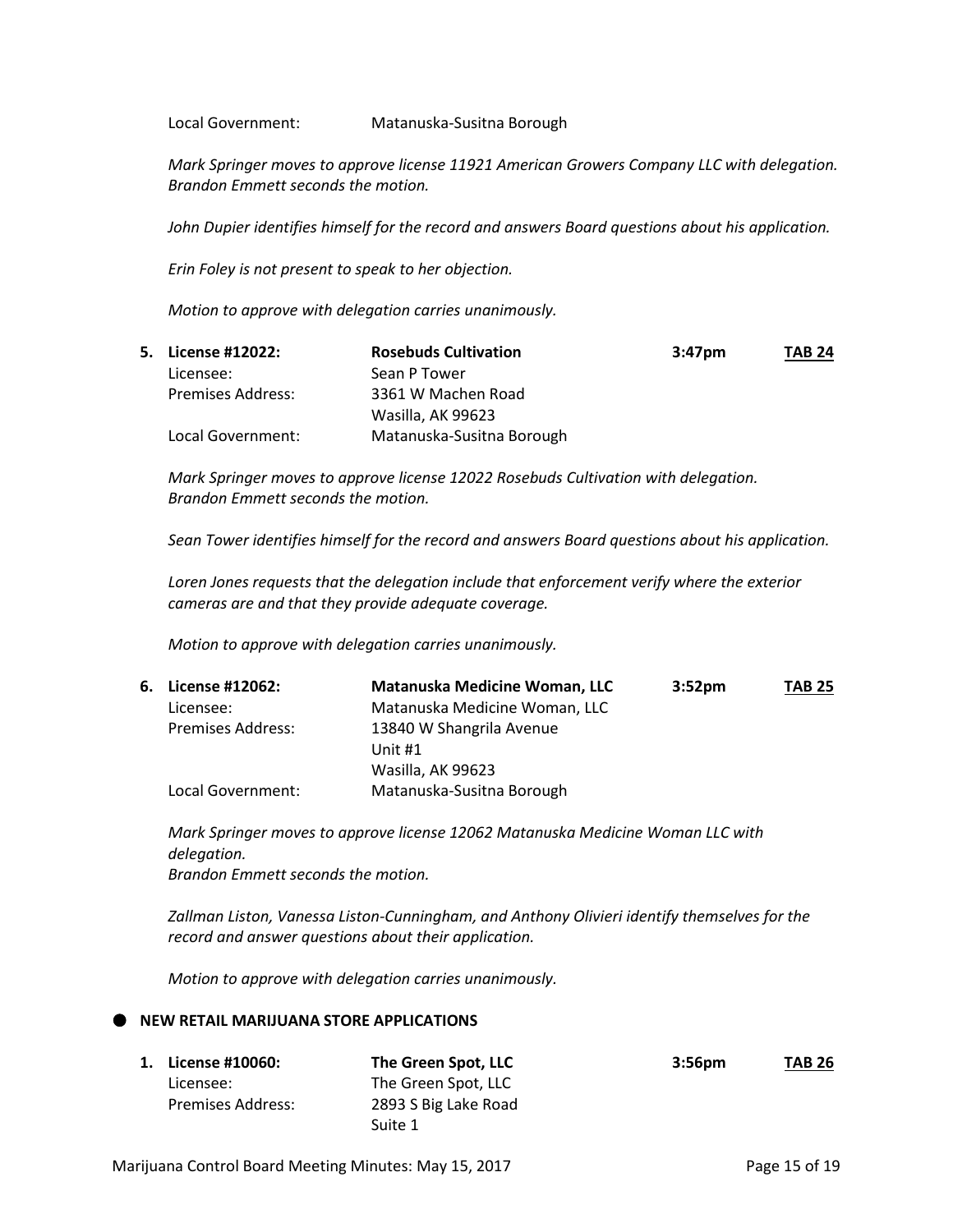### Big Lake, AK 99652 Local Government: Matanuska-Susitna Borough

*Mark Springer moves to approve license 10060 The Green Spot with delegation. Brandon Emmett seconds the motion.*

*Robert Jillson, Jolyn Jillson (applicants), and Sara Williams (consultant) identify themselves for the record and answer questions about their application.*

*Motion to approve with delegation carries unanimously.*

| License #11198:          | <b>One Hit Wonder</b>         | 4:06 <sub>pm</sub> | <b>TAB 27</b> |
|--------------------------|-------------------------------|--------------------|---------------|
| Licensee:                | OHWWHO, LLC                   |                    |               |
| <b>Premises Address:</b> | 3025 Parks Highway<br>Suite 1 |                    |               |
| Fairbanks, AK 99709      |                               |                    |               |
| Local Government:        | Fairbanks North Star Borough  |                    |               |

*Mark Springer moves to approve license 11198 One Hit Wonder with delegation. Brandon Emmett seconds the motion.*

*J. Grant identifies himself for the record and answers questions about his application.*

*Mr. Grant clarifies for the Board that his legal first name is James.*

*Motion to approve with delegation carries unanimously.*

| 3. License #11303:       | <b>Hollyweed 907</b>           | 4:11 <sub>pm</sub> | <b>TAB 28</b> |
|--------------------------|--------------------------------|--------------------|---------------|
| Licensee:                | YNY Investment, LLC            |                    |               |
| <b>Premises Address:</b> | 2429 E 88 <sup>th</sup> Avenue |                    |               |
|                          | Anchorage, AK 99507            |                    |               |
| Local Government:        | Municipality of Anchorage      |                    |               |

*Mark Springer moves to approve license 11303 Hollyweed 907 with delegation. Brandon Emmett seconds the motion.*

*Jana Weltzin (legal counsel) and Rick Morrissette (applicant's son) identify themselves for the record, state that the applicant (Helen [Hyon Yun]) is on the phone, and answer questions about the application.*

*Erika McConnell states that the Municipality of Anchorage has defined shortest pedestrian route and will be verifying the distance.*

*Motion to approve with delegation carries unanimously.*

| 4. License #11638:  | <b>Catalyst Cannabis Company</b> | $4:26$ pm | <b>TAB 29</b> |
|---------------------|----------------------------------|-----------|---------------|
| Licensee:           | Broken Dirt. LLC                 |           |               |
| Premises Address:   | 9900 Old Seward Highway #4       |           |               |
| Anchorage, AK 99515 |                                  |           |               |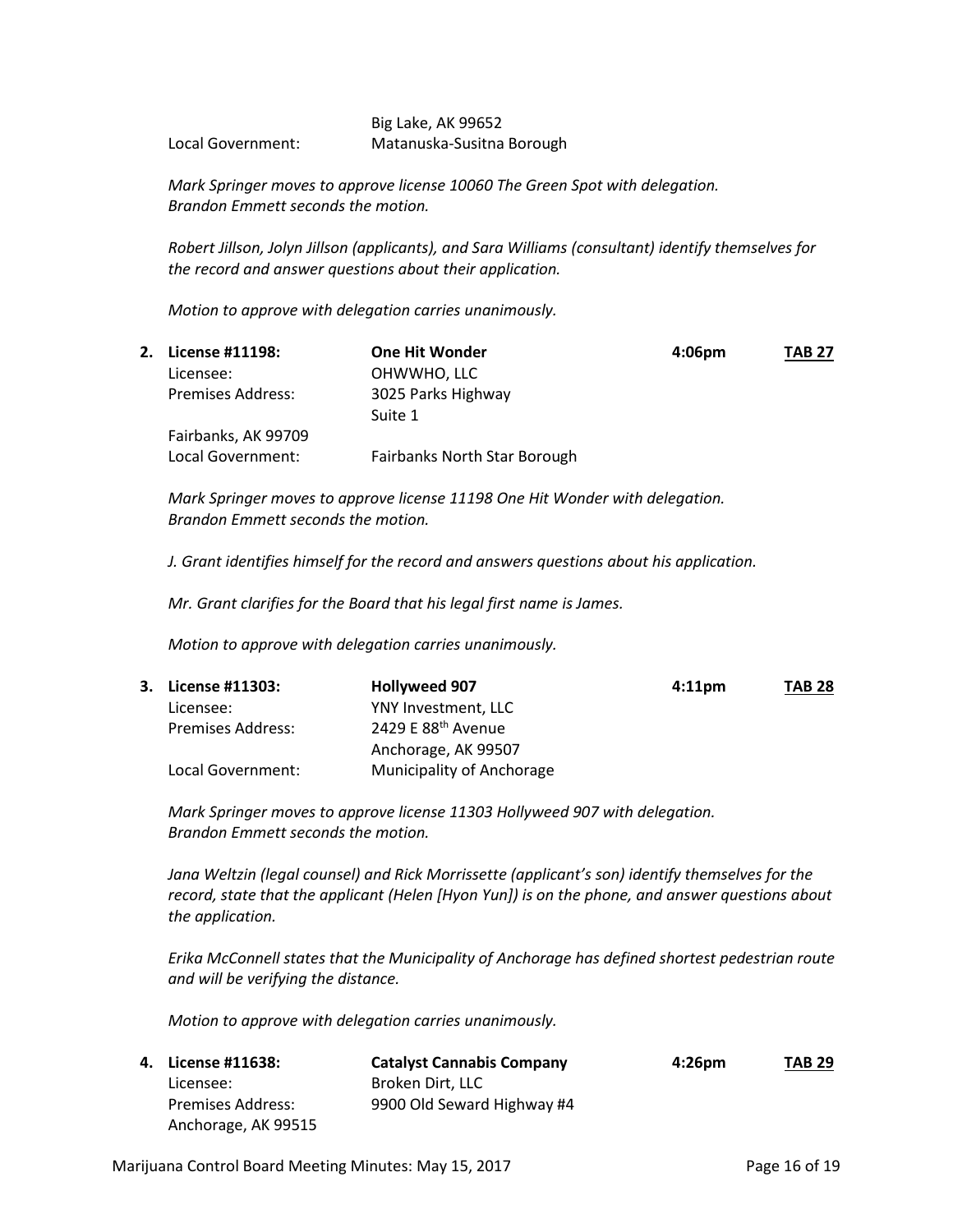Local Government: Municipality of Anchorage

*Mark Springer moves to approve license 11638 Catalyst Cannabis Company with delegation. Brandon Emmett seconds the motion.*

*Nick Miller recuses himself from discussion and voting.*

*Will Schneider, applicant, and Jason Brandeis, attorney, identify themselves for the record and answer Board questions about the application.*

*Motion to approve with delegation carries unanimously.*

| 5. License #11966:       | <b>Great Northern Cannabis</b> | 4:30 <sub>pm</sub> | <b>TAB 30</b> |
|--------------------------|--------------------------------|--------------------|---------------|
| Licensee:                | Great Northern Cannabis, Inc.  |                    |               |
| <b>Premises Address:</b> | 541 W 4 <sup>th</sup> Avenue   |                    |               |
| Anchorage, AK 99501      |                                |                    |               |
| Local Government:        | Municipality of Anchorage      |                    |               |

*Mark Springer moves to approve license 11966 Great Northern Cannabis with delegation. Brandon Emmett seconds the motion.*

*Nick Miller rejoins the meeting.*

*Stephen Brashear, Jordan Huss (applicants), and Jason Brandeis (attorney) identify themselves for the record and answer Board questions about the application.*

*Jason Brandeis states that they could provide a higher-resolution image that shows the camera placement.*

*Motion to approve with delegation carries unanimously.*

| 6. License #12023: | <b>Rosebuds Shatter House</b> | 4:35 <sub>pm</sub> | <b>TAB 31</b> |
|--------------------|-------------------------------|--------------------|---------------|
| Licensee:          | Sean P Tower                  |                    |               |
| Premises Address:  | 3361 W Machen Road            |                    |               |
|                    | Wasilla, AK 99623             |                    |               |
| Local Government:  | Matanuska-Susitna Borough     |                    |               |

*Mark Springer moves to approve license 12023 Rosebuds Shatter House with delegation. Brandon Emmett seconds the motion.*

*Sean Tower identifies himself for the record and answers questions about his application.*

*Motion to approve with delegation carries unanimously.*

#### **NEW MARIJUANA PRODUCT MANUFACTURING FACILITY APPLICATIONS**

| 1. License #11304: | <b>Hollyweed 907</b>           | 4:38pm | <b>TAB 32</b> |
|--------------------|--------------------------------|--------|---------------|
| Licensee:          | YNY Investment. LLC            |        |               |
| Premises Address:  | 2429 E 88 <sup>th</sup> Avenue |        |               |

Marijuana Control Board Meeting Minutes: May 15, 2017 **Page 17 of 19** Page 17 of 19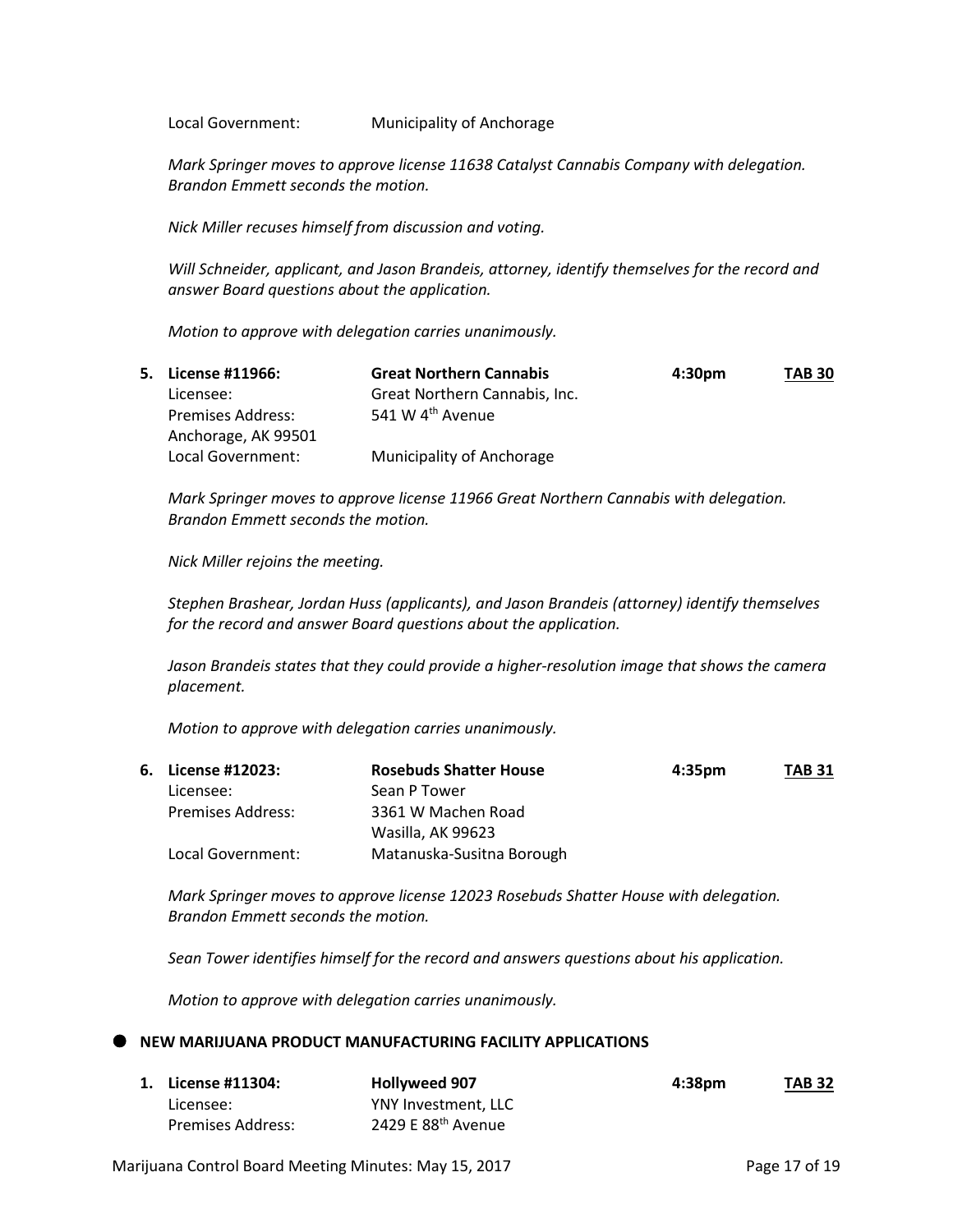Anchorage, AK 99507 Local Government: Municipality of Anchorage

*Mark Springer moves to approve license 11304 Hollyweed 907 product manufacturing with delegation. Brandon Emmett seconds the motion. The Board members agree to consider the products separately.*

Jana Weltzin (legal counsel), Rick Morrissette (applicant's son) and Helen [Hyon Yun](applicant) *answer questions about the application.*

*Mark Springer states that he has a problem with the bottles shown for the Fruit Lemonade, as you wouldn't be able to see how much liquid is in the metal bottle. Jana Weltzin states that the bottle will be clear.*

*Loren Jones states that he has concerns about the labels of the edibles not listing the ingredients. Peter Mlynarik states that he has questions about demarcations of servings on the cookies. Jana Weltzin states that all cookies will have demarcations.* 

*Loren Jones moves to table the approval of all products until the July meeting. Mark Springer seconds the motion. Loren Jones withdraws his motion.*

*Motion to approve the license with delegation carries unanimously.*

*Mark Springer moves to approve CO2 Concentrates. Brandon Emmett seconds the motion. Mark Springer states that it seems like the syringe packaging for dabbing would be one product, and that the vape pen would be a separate product. Mark Springer withdraws his motion.*

*Mark Springer moves to approve Natural Fat Extract – Butter. Brandon Emmett seconds the motion. Motion carries unanimously.*

*Mark Springer moves to approve Alcohol/Vegetable Glycerin Tincture. Brandon Emmett seconds the motion. Mark Springer clarifies that the approval of both of these products is with the delegation that the applicant produce an acceptable label. The Board members nod in agreement. Motion carries unanimously.* 

*Mark Springer moves to table all remaining products until the July meeting in hopes that the applicant has gotten guidance from the Board on what they would like. Brandon Emmett seconds the motion. Motion carries unanimously.*

## **REGULATIONS 4:55pm**